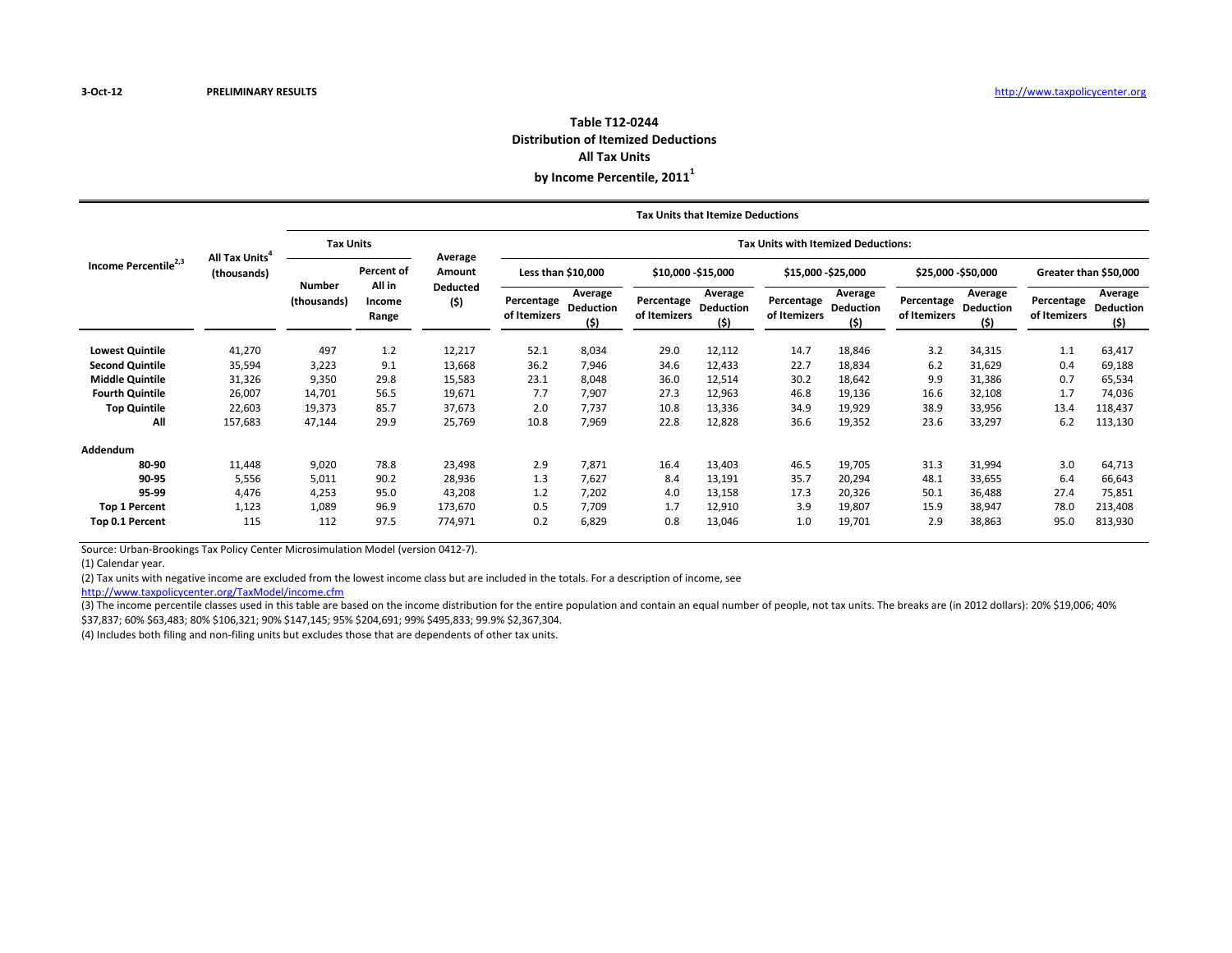#### **Table T12-0244 Distribution of Itemized Deductions All Tax Units**

**by Income Percentile Adjusted for Family Size, 2011 <sup>1</sup>**

|                                  |                                           | <b>Tax Units that Itemize Deductions</b> |                      |                        |                                            |                                     |                            |                              |                            |                                    |                            |                                    |                            |                                    |  |  |
|----------------------------------|-------------------------------------------|------------------------------------------|----------------------|------------------------|--------------------------------------------|-------------------------------------|----------------------------|------------------------------|----------------------------|------------------------------------|----------------------------|------------------------------------|----------------------------|------------------------------------|--|--|
|                                  | All Tax Units <sup>4</sup><br>(thousands) | <b>Tax Units</b>                         |                      |                        | <b>Tax Units with Itemized Deductions:</b> |                                     |                            |                              |                            |                                    |                            |                                    |                            |                                    |  |  |
| Income Percentile <sup>2,3</sup> |                                           | <b>Number</b>                            | Percent of<br>All in | Average<br>Amount      | Less than \$10,000                         |                                     | \$10,000 - \$15,000        |                              | \$15,000 - \$25,000        |                                    | \$25,000 - \$50,000        |                                    | Greater than \$50,000      |                                    |  |  |
|                                  |                                           | (thousands)                              | Income<br>Range      | <b>Deducted</b><br>(5) | Percentage<br>of Itemizers                 | Average<br><b>Deduction</b><br>(\$) | Percentage<br>of Itemizers | Average<br>Deduction<br>(\$) | Percentage<br>of Itemizers | Average<br><b>Deduction</b><br>(5) | Percentage<br>of Itemizers | Average<br><b>Deduction</b><br>(5) | Percentage<br>of Itemizers | Average<br><b>Deduction</b><br>(5) |  |  |
| <b>Lowest Quintile</b>           | 33,853                                    | 144                                      | 0.4                  | 12,895                 | 47.7                                       | 7,954                               | 25.7                       | 12,040                       | 19.8                       | 19,549                             | 6.9                        | 31,197                             | 0.0                        | N/A                                |  |  |
| <b>Second Quintile</b>           | 32,721                                    | 2,369                                    | 7.2                  | 15,090                 | 24.8                                       | 8,109                               | 36.1                       | 12,605                       | 31.5                       | 18,828                             | 7.2                        | 31,814                             | 0.5                        | 64,277                             |  |  |
| <b>Middle Quintile</b>           | 31,182                                    | 7,231                                    | 23.2                 | 16,925                 | 17.7                                       | 7,954                               | 34.1                       | 12,731                       | 35.0                       | 18,918                             | 12.2                       | 31,058                             | 0.9                        | 79,342                             |  |  |
| <b>Fourth Quintile</b>           | 29,524                                    | 14,261                                   | 48.3                 | 18,851                 | 12.9                                       | 8,029                               | 27.0                       | 12,814                       | 41.5                       | 19,117                             | 17.3                       | 32,219                             | 1.3                        | 66,922                             |  |  |
| <b>Top Quintile</b>              | 29,519                                    | 23,140                                   | 78.4                 | 33,968                 | 5.7                                        | 7,841                               | 15.2                       | 12,974                       | 34.7                       | 19,709                             | 32.8                       | 33,944                             | 11.6                       | 117,341                            |  |  |
| All                              | 157,683                                   | 47,144                                   | 29.9                 | 25,769                 | 10.8                                       | 7,969                               | 22.8                       | 12,828                       | 36.6                       | 19,352                             | 23.6                       | 33,297                             | 6.2                        | 113,130                            |  |  |
| Addendum                         |                                           |                                          |                      |                        |                                            |                                     |                            |                              |                            |                                    |                            |                                    |                            |                                    |  |  |
| 80-90                            | 14,837                                    | 10,355                                   | 69.8                 | 21,819                 | 7.4                                        | 7,931                               | 21.3                       | 12,956                       | 42.2                       | 19,511                             | 26.6                       | 32,423                             | 2.5                        | 64,341                             |  |  |
| 90-95                            | 7,523                                     | 6,160                                    | 81.9                 | 25,848                 | 5.9                                        | 7,733                               | 14.7                       | 13,028                       | 38.0                       | 19,919                             | 35.5                       | 33,423                             | 6.0                        | 67,959                             |  |  |
| 95-99                            | 5,792                                     | 5,308                                    | 91.6                 | 37,672                 | 3.5                                        | 7,713                               | 7.1                        | 12,956                       | 23.6                       | 19,995                             | 44.4                       | 35,700                             | 21.3                       | 74,579                             |  |  |
| <b>Top 1 Percent</b>             | 1,367                                     | 1,317                                    | 96.4                 | 152,502                | 1.1                                        | 7,424                               | 2.2                        | 12,889                       | 5.2                        | 19,933                             | 21.6                       | 38,095                             | 69.8                       | 204,718                            |  |  |
| Top 0.1 Percent                  | 137                                       | 133                                      | 97.3                 | 684,788                | 0.3                                        | 7,282                               | 1.0                        | 12,853                       | 1.5                        | 19,562                             | 3.9                        | 37,978                             | 93.2                       | 732,423                            |  |  |

Source: Urban-Brookings Tax Policy Center Microsimulation Model (version 0412-7).

(1) Calendar year.

(2) Tax units with negative income are excluded from the lowest income class but are included in the totals. For a description of income, see

[http://www.taxpolicyce](http://www.taxpolicycenter.org/TaxModel/income.cfm)nter.org/TaxModel/income.cfm

(3) The income percentile classes used in this table are based on the income distribution for the entire population and contain an equal number of people, not tax units. The incomes used are adjusted for family size by dividing by the square root of the number of people in the tax unit. The resulting percentile breaks are (in 2012 dollars): 20% \$13,239; 40% \$24,809; 60% \$40,132; 80% \$63,666; 90% \$88,989; 95% \$122,625; 99% \$291,948; 99.9% \$1,398,073.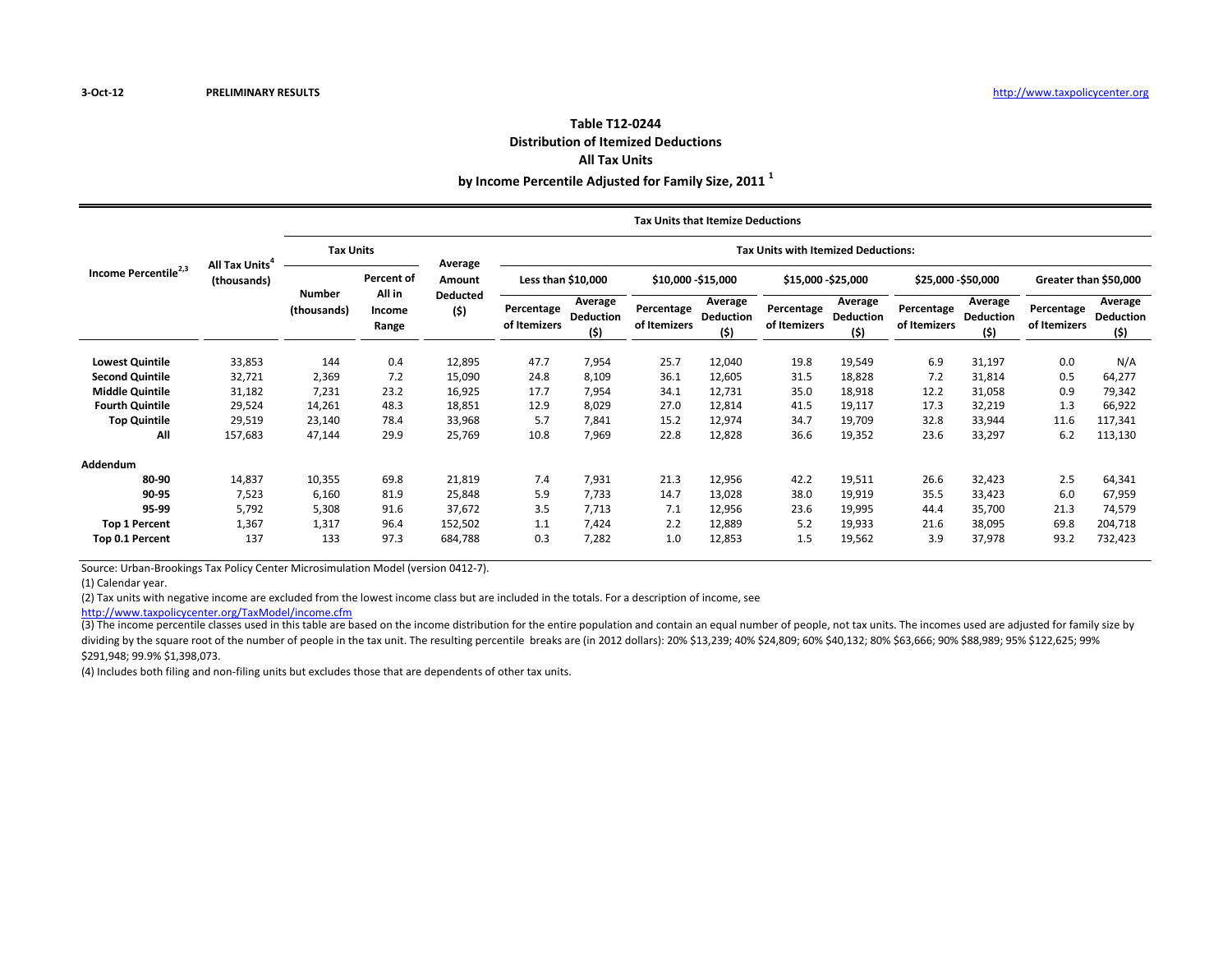# **Table T12-0244 Distribution of Itemized Deductions Single Tax Units**

**by Income Percentile Adjusted for Family Size, 2011 <sup>1</sup>**

|                                  |                                                  |                              |                           |                   |                                            |                                     | <b>Tax Units that Itemize Deductions</b> |                                     |                            |                                    |                            |                                     |                            |                                    |  |  |
|----------------------------------|--------------------------------------------------|------------------------------|---------------------------|-------------------|--------------------------------------------|-------------------------------------|------------------------------------------|-------------------------------------|----------------------------|------------------------------------|----------------------------|-------------------------------------|----------------------------|------------------------------------|--|--|
| Income Percentile <sup>2,3</sup> | <b>All Tax Units</b> <sup>4</sup><br>(thousands) | <b>Tax Units</b>             |                           |                   | <b>Tax Units with Itemized Deductions:</b> |                                     |                                          |                                     |                            |                                    |                            |                                     |                            |                                    |  |  |
|                                  |                                                  |                              | Percent of                | Average<br>Amount | Less than \$10,000<br>\$10,000 - \$15,000  |                                     |                                          |                                     | \$15,000 - \$25,000        |                                    | \$25,000 - \$50,000        |                                     | Greater than \$50,000      |                                    |  |  |
|                                  |                                                  | <b>Number</b><br>(thousands) | All in<br>Income<br>Range | Deducted<br>(5)   | Percentage<br>of Itemizers                 | Average<br><b>Deduction</b><br>(\$) | Percentage<br>of Itemizers               | Average<br><b>Deduction</b><br>(\$) | Percentage<br>of Itemizers | Average<br><b>Deduction</b><br>(5) | Percentage<br>of Itemizers | Average<br><b>Deduction</b><br>(\$) | Percentage<br>of Itemizers | Average<br><b>Deduction</b><br>(5) |  |  |
| <b>Lowest Quintile</b>           | 20,626                                           | 107                          | 0.5                       | 12,597            | 51.9                                       | 7,765                               | 23.2                                     | 11,804                              | 19.8                       | 20,505                             | 5.1                        | 34,777                              | 0.0                        | N/A                                |  |  |
| <b>Second Quintile</b>           | 17,541                                           | 929                          | 5.3                       | 12,108            | 49.7                                       | 7,958                               | 30.2                                     | 12,434                              | 16.2                       | 17,811                             | 3.2                        | 33,278                              | 0.7                        | 64,247                             |  |  |
| <b>Middle Quintile</b>           | 13,858                                           | 2,145                        | 15.5                      | 12,705            | 45.9                                       | 7,812                               | 32.5                                     | 12,222                              | 15.2                       | 19,183                             | 5.9                        | 31,757                              | 0.5                        | 70,338                             |  |  |
| <b>Fourth Quintile</b>           | 11,309                                           | 4,370                        | 38.6                      | 13,720            | 36.8                                       | 8,068                               | 34.2                                     | 12,188                              | 22.0                       | 18,622                             | 6.4                        | 31,935                              | 0.7                        | 62,955                             |  |  |
| <b>Top Quintile</b>              | 9,164                                            | 6,439                        | 70.3                      | 24,871            | 17.3                                       | 8,090                               | 25.5                                     | 12,493                              | 32.6                       | 19,275                             | 17.8                       | 33,401                              | 6.7                        | 119,211                            |  |  |
| All                              | 72,966                                           | 13,990                       | 19.2                      | 18,581            | 30.2                                       | 7,998                               | 29.6                                     | 12,329                              | 25.4                       | 19,036                             | 11.4                       | 33,014                              | 3.5                        | 113,697                            |  |  |
| <b>Addendum</b>                  |                                                  |                              |                           |                   |                                            |                                     |                                          |                                     |                            |                                    |                            |                                     |                            |                                    |  |  |
| 80-90                            | 4,890                                            | 2,929                        | 59.9                      | 16,659            | 21.9                                       | 8,121                               | 33.0                                     | 12,448                              | 33.3                       | 18,974                             | 10.4                       | 32,187                              | 1.4                        | 77,335                             |  |  |
| 90-95                            | 2,299                                            | 1,763                        | 76.7                      | 19,546            | 17.8                                       | 8,054                               | 25.5                                     | 12,501                              | 36.7                       | 19,345                             | 16.7                       | 32,601                              | 3.3                        | 73,006                             |  |  |
| 95-99                            | 1,640                                            | 1,431                        | 87.2                      | 28,690            | 10.3                                       | 8,054                               | 15.0                                     | 12,672                              | 31.7                       | 19,762                             | 31.1                       | 33,821                              | 11.9                       | 77,010                             |  |  |
| <b>Top 1 Percent</b>             | 335                                              | 317                          | 94.4                      | 113,202           | 2.9                                        | 7,745                               | 3.9                                      | 12,658                              | 8.5                        | 20,323                             | 32.8                       | 37,422                              | 51.9                       | 189,881                            |  |  |
| Top 0.1 Percent                  | 30                                               | 29                           | 97.3                      | 524,720           | 1.0                                        | 7,524                               | 1.4                                      | 12,215                              | 1.4                        | 20,826                             | 7.9                        | 37,320                              | 88.3                       | 590,491                            |  |  |

Source: Urban-Brookings Tax Policy Center Microsimulation Model (version 0412-7).

(1) Calendar year.

(2) Tax units with negative income are excluded from the lowest income class but are included in the totals. For a description of income, see

[http://www.taxpolicyce](http://www.taxpolicycenter.org/TaxModel/income.cfm)nter.org/TaxModel/income.cfm

(3) The income percentile classes used in this table are based on the income distribution for the entire population and contain an equal number of people, not tax units. The incomes used are adjusted for family size by dividing by the square root of the number of people in the tax unit. The resulting percentile breaks are (in 2012 dollars): 20% \$13,239; 40% \$24,809; 60% \$40,132; 80% \$63,666; 90% \$88,989; 95% \$122,625; 99% \$291,948; 99.9% \$1,398,073.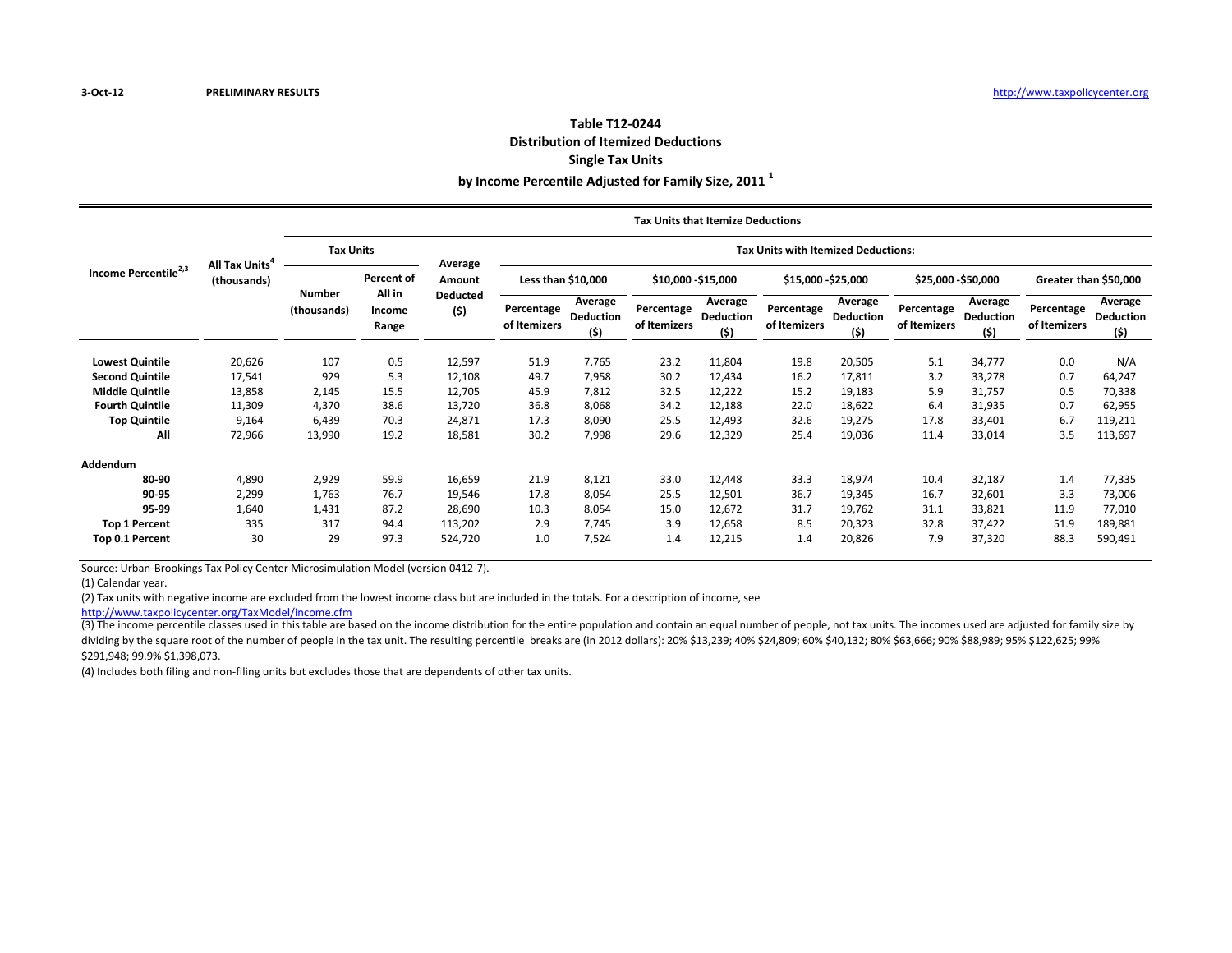#### **Table T12-0244 Distribution of Itemized Deductions Married Tax Units Filing Jointly**

**by Income Percentile Adjusted for Family Size, 2011 <sup>1</sup>**

|                                  | All Tax Units <sup>4</sup><br>(thousands) | <b>Tax Units that Itemize Deductions</b> |                                         |                           |                                            |                                    |                            |                              |                            |                                    |                            |                                     |                            |                             |  |  |
|----------------------------------|-------------------------------------------|------------------------------------------|-----------------------------------------|---------------------------|--------------------------------------------|------------------------------------|----------------------------|------------------------------|----------------------------|------------------------------------|----------------------------|-------------------------------------|----------------------------|-----------------------------|--|--|
|                                  |                                           | <b>Tax Units</b>                         |                                         | Average                   | <b>Tax Units with Itemized Deductions:</b> |                                    |                            |                              |                            |                                    |                            |                                     |                            |                             |  |  |
| Income Percentile <sup>2,3</sup> |                                           |                                          | Percent of<br>All in<br>Income<br>Range | Amount<br>Deducted<br>(5) | Less than \$10,000                         |                                    | \$10,000 - \$15,000        |                              | \$15,000 - \$25,000        |                                    | \$25,000 - \$50,000        |                                     | Greater than \$50,000      |                             |  |  |
|                                  |                                           | <b>Number</b><br>(thousands)             |                                         |                           | Percentage<br>of Itemizers                 | Average<br><b>Deduction</b><br>(5) | Percentage<br>of Itemizers | Average<br>Deduction<br>(\$) | Percentage<br>of Itemizers | Average<br><b>Deduction</b><br>(5) | Percentage<br>of Itemizers | Average<br><b>Deduction</b><br>(\$) | Percentage<br>of Itemizers | Average<br>Deduction<br>(5) |  |  |
| <b>Lowest Quintile</b>           | 5,718                                     |                                          | 0.0                                     | 11,595                    | 0.4                                        | 1,506                              | 99.6                       | 11,629                       | 0.0                        | N/A                                | 0.0                        | N/A                                 | 0.0                        | N/A                         |  |  |
| <b>Second Quintile</b>           | 7,827                                     | 773                                      | 9.9                                     | 19,114                    | 0.0                                        | N/A                                | 33.5                       | 13,219                       | 52.3                       | 19,023                             | 13.6                       | 31,725                              | 0.7                        | 65,160                      |  |  |
| <b>Middle Quintile</b>           | 12,129                                    | 3,416                                    | 28.2                                    | 19,769                    | 0.0                                        | 9,800                              | 32.3                       | 13,273                       | 49.3                       | 18,915                             | 17.2                       | 31,119                              | 1.2                        | 69,172                      |  |  |
| <b>Fourth Quintile</b>           | 15,082                                    | 8,104                                    | 53.7                                    | 21,819                    | 0.1                                        | 5,144                              | 21.5                       | 13,422                       | 53.3                       | 19,204                             | 23.5                       | 32,258                              | 1.6                        | 67,669                      |  |  |
| <b>Top Quintile</b>              | 18,690                                    | 15,330                                   | 82.0                                    | 38,105                    | 0.1                                        | 7,368                              | 10.6                       | 13,495                       | 36.1                       | 19,901                             | 39.4                       | 34,040                              | 13.8                       | 116,293                     |  |  |
| All                              | 59,764                                    | 27,624                                   | 46.2                                    | 30,527                    | 0.1                                        | 7,058                              | 17.1                       | 13,400                       | 43.2                       | 19,480                             | 31.3                       | 33,421                              | 8.3                        | 112,539                     |  |  |
| <b>Addendum</b>                  |                                           |                                          |                                         |                           |                                            |                                    |                            |                              |                            |                                    |                            |                                     |                            |                             |  |  |
| 80-90                            | 8,926                                     | 6,627                                    | 74.2                                    | 24,234                    | 0.0                                        | 7,028                              | 16.0                       | 13,477                       | 47.2                       | 19,722                             | 34.1                       | 32,476                              | 2.8                        | 61,616                      |  |  |
| 90-95                            | 4,890                                     | 4,112                                    | 84.1                                    | 28,685                    | 0.0                                        | 7,172                              | 9.8                        | 13,600                       | 39.2                       | 20,127                             | 43.8                       | 33,521                              | 7.2                        | 66,800                      |  |  |
| 95-99                            | 3,900                                     | 3,645                                    | 93.5                                    | 41,382                    | 0.4                                        | 7,442                              | 3.9                        | 13,380                       | 20.6                       | 20,173                             | 49.7                       | 36,090                              | 25.3                       | 74,004                      |  |  |
| <b>Top 1 Percent</b>             | 973                                       | 946                                      | 97.2                                    | 163,644                   | 0.4                                        | 7,204                              | 1.7                        | 13,030                       | 4.1                        | 19,694                             | 17.8                       | 38,498                              | 76.1                       | 204,770                     |  |  |
| Top 0.1 Percent                  | 99                                        | 96                                       | 97.3                                    | 723,092                   | 0.1                                        | 5,960                              | 0.8                        | 13,212                       | 1.4                        | 19,206                             | 2.7                        | 38,566                              | 95.0                       | 759,916                     |  |  |

Source: Urban-Brookings Tax Policy Center Microsimulation Model (version 0412-7).

(1) Calendar year.

(2) Tax units with negative income are excluded from the lowest income class but are included in the totals. For a description of income, see

[http://www.taxpolicyce](http://www.taxpolicycenter.org/TaxModel/income.cfm)nter.org/TaxModel/income.cfm

(3) The income percentile classes used in this table are based on the income distribution for the entire population and contain an equal number of people, not tax units. The incomes used are adjusted for family size by dividing by the square root of the number of people in the tax unit. The resulting percentile breaks are (in 2012 dollars): 20% \$13,239; 40% \$24,809; 60% \$40,132; 80% \$63,666; 90% \$88,989; 95% \$122,625; 99% \$291,948; 99.9% \$1,398,073.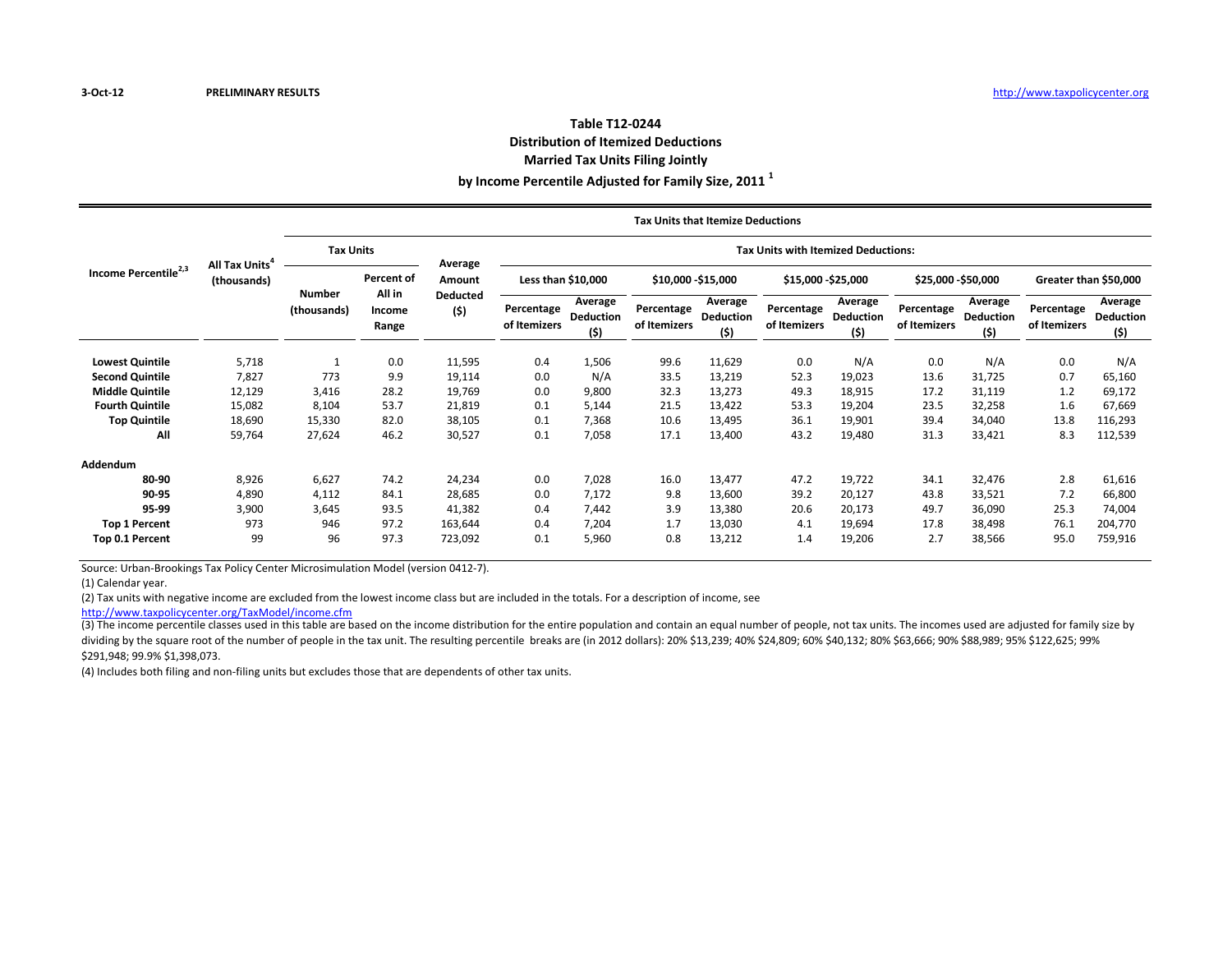#### **Table T12-0244 Distribution of Itemized Deductions Head of Household Tax Units**

**by Income Percentile Adjusted for Family Size, 2011 <sup>1</sup>**

|                                  | All Tax Units<br>(thousands) |                              |                           |                        |                                            |                                     | <b>Tax Units that Itemize Deductions</b> |                                     |                            |                                    |                            |                                     |                            |                                    |  |  |
|----------------------------------|------------------------------|------------------------------|---------------------------|------------------------|--------------------------------------------|-------------------------------------|------------------------------------------|-------------------------------------|----------------------------|------------------------------------|----------------------------|-------------------------------------|----------------------------|------------------------------------|--|--|
| Income Percentile <sup>2,3</sup> |                              | <b>Tax Units</b>             |                           |                        | <b>Tax Units with Itemized Deductions:</b> |                                     |                                          |                                     |                            |                                    |                            |                                     |                            |                                    |  |  |
|                                  |                              |                              | Percent of                | Average<br>Amount      | Less than \$10,000                         |                                     | \$10,000 - \$15,000                      |                                     | \$15,000 - \$25,000        |                                    | \$25,000 - \$50,000        |                                     | Greater than \$50,000      |                                    |  |  |
|                                  |                              | <b>Number</b><br>(thousands) | All in<br>Income<br>Range | <b>Deducted</b><br>(5) | Percentage<br>of Itemizers                 | Average<br><b>Deduction</b><br>(\$) | Percentage<br>of Itemizers               | Average<br><b>Deduction</b><br>(\$) | Percentage<br>of Itemizers | Average<br><b>Deduction</b><br>(5) | Percentage<br>of Itemizers | Average<br><b>Deduction</b><br>(\$) | Percentage<br>of Itemizers | Average<br><b>Deduction</b><br>(5) |  |  |
| <b>Lowest Quintile</b>           | 7,275                        | 29                           | 0.4                       | 15,038                 | 24.8                                       | 9,747                               | 35.8                                     | 12,655                              | 24.5                       | 16,739                             | 14.9                       | 26,745                              | 0.0                        | N/A                                |  |  |
| <b>Second Quintile</b>           | 6,922                        | 605                          | 8.7                       | 14,893                 | 15.3                                       | 9,243                               | 49.9                                     | 12,277                              | 29.5                       | 19,313                             | 5.3                        | 31,187                              | 0.0                        | N/A                                |  |  |
| <b>Middle Quintile</b>           | 4,539                        | 1,431                        | 31.5                      | 16,826                 | 13.7                                       | 9,233                               | 42.0                                     | 12,329                              | 33.0                       | 18,718                             | 10.6                       | 30,234                              | 0.7                        | 141,681                            |  |  |
| <b>Fourth Quintile</b>           | 2,581                        | 1,467                        | 56.8                      | 18,773                 | 8.0                                        | 9,340                               | 35.5                                     | 12,721                              | 38.7                       | 19,318                             | 17.0                       | 32,302                              | 0.7                        | 72,854                             |  |  |
| <b>Top Quintile</b>              | 1,197                        | 941                          | 78.6                      | 29,598                 | 6.1                                        | 8,570                               | 18.3                                     | 12,810                              | 32.4                       | 19,188                             | 33.7                       | 34,118                              | 9.6                        | 94,561                             |  |  |
| All                              | 22,580                       | 4,473                        | 19.8                      | 19,877                 | 10.5                                       | 9,189                               | 35.9                                     | 12,500                              | 34.2                       | 19,094                             | 16.9                       | 32,567                              | 2.5                        | 96,769                             |  |  |
| Addendum                         |                              |                              |                           |                        |                                            |                                     |                                          |                                     |                            |                                    |                            |                                     |                            |                                    |  |  |
| 80-90                            | 752                          | 557                          | 74.0                      | 22,410                 | 7.3                                        | 8,995                               | 22.8                                     | 12,587                              | 36.3                       | 18,850                             | 29.0                       | 32,098                              | 4.5                        | 60,629                             |  |  |
| 90-95                            | 237                          | 192                          | 80.9                      | 27,708                 | 3.2                                        | 8,098                               | 15.9                                     | 13,558                              | 35.0                       | 20,225                             | 39.0                       | 34,235                              | 6.9                        | 70,292                             |  |  |
| 95-99                            | 174                          | 161                          | 92.5                      | 37,682                 | 6.0                                        | 7,305                               | 8.3                                      | 13,182                              | 20.9                       | 19,139                             | 45.7                       | 37,975                              | 19.1                       | 77,542                             |  |  |
| <b>Top 1 Percent</b>             | 34                           | 32                           | 93.2                      | 126,404                | 3.3                                        | 6,414                               | 2.5                                      | 13,431                              | 6.6                        | 19,344                             | 21.1                       | 39,222                              | 66.5                       | 174,814                            |  |  |
| Top 0.1 Percent                  | 3                            |                              | 96.1                      | 524,175                | 1.2                                        | 8,928                               | 2.2                                      | 12,827                              | 3.6                        | 17,707                             | 4.5                        | 38,837                              | 88.4                       | 589,571                            |  |  |

Source: Urban-Brookings Tax Policy Center Microsimulation Model (version 0412-7).

(1) Calendar year.

(2) Tax units with negative income are excluded from the lowest income class but are included in the totals. For a description of income, see

[http://www.taxpolicyce](http://www.taxpolicycenter.org/TaxModel/income.cfm)nter.org/TaxModel/income.cfm

(3) The income percentile classes used in this table are based on the income distribution for the entire population and contain an equal number of people, not tax units. The incomes used are adjusted for family size by dividing by the square root of the number of people in the tax unit. The resulting percentile breaks are (in 2012 dollars): 20% \$13,239; 40% \$24,809; 60% \$40,132; 80% \$63,666; 90% \$88,989; 95% \$122,625; 99% \$291,948; 99.9% \$1,398,073.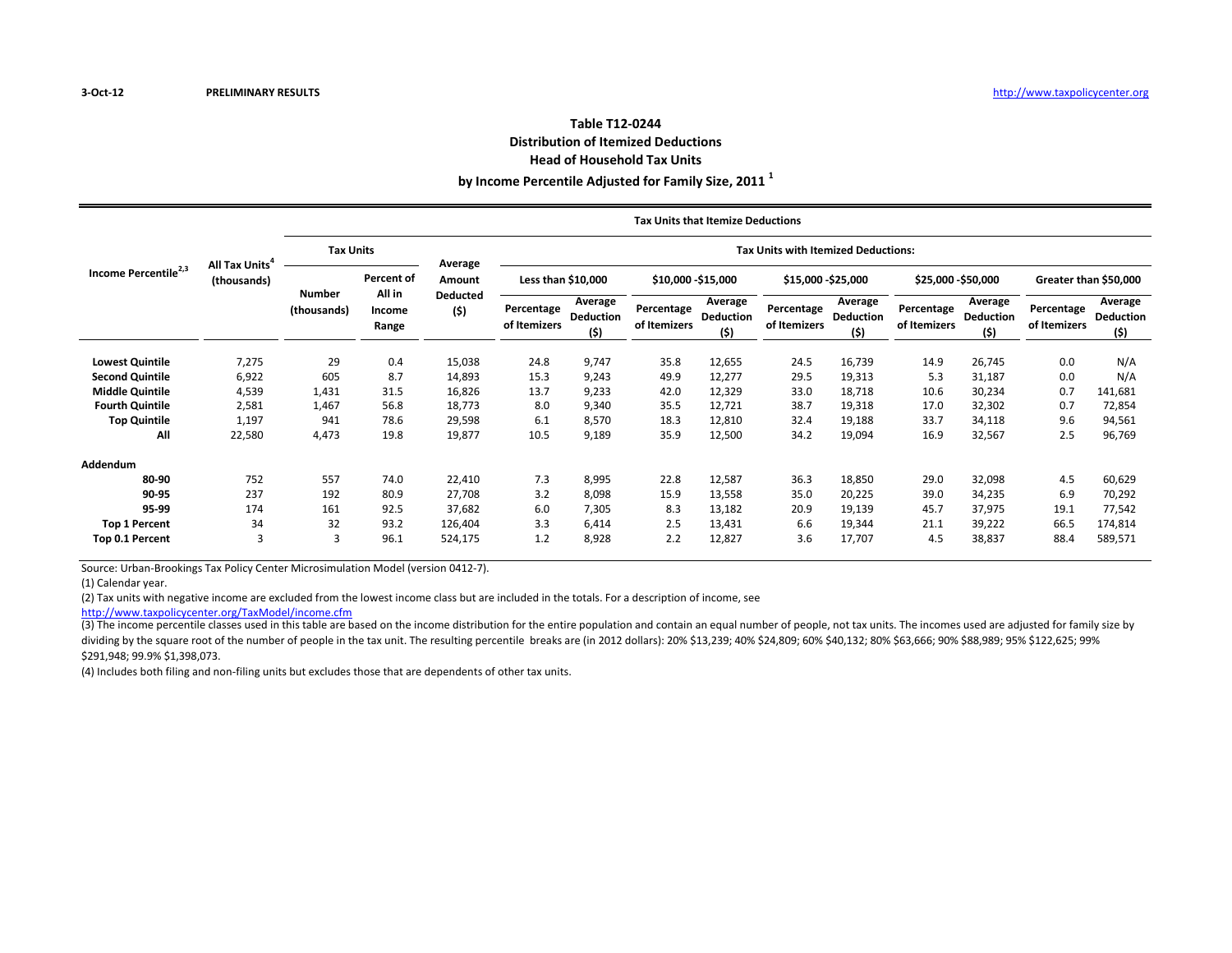#### **Table T12-0244 Distribution of Itemized Deductions Tax Units with Children**

**by Income Percentile Adjusted for Family Size, 2011 <sup>1</sup>**

|                                  | All Tax Units <sup>4</sup><br>(thousands) | <b>Tax Units that Itemize Deductions</b> |                           |                                  |                                            |                                     |                            |                              |                            |                                    |                            |                                    |                            |                                     |  |  |
|----------------------------------|-------------------------------------------|------------------------------------------|---------------------------|----------------------------------|--------------------------------------------|-------------------------------------|----------------------------|------------------------------|----------------------------|------------------------------------|----------------------------|------------------------------------|----------------------------|-------------------------------------|--|--|
|                                  |                                           | <b>Tax Units</b>                         |                           | Average                          | <b>Tax Units with Itemized Deductions:</b> |                                     |                            |                              |                            |                                    |                            |                                    |                            |                                     |  |  |
| Income Percentile <sup>2,3</sup> |                                           |                                          | <b>Percent of</b>         | Amount<br><b>Deducted</b><br>(5) | Less than \$10,000                         |                                     | \$10,000 - \$15,000        |                              | \$15,000 - \$25,000        |                                    | \$25,000 - \$50,000        |                                    | Greater than \$50,000      |                                     |  |  |
|                                  |                                           | <b>Number</b><br>(thousands)             | All in<br>Income<br>Range |                                  | Percentage<br>of Itemizers                 | Average<br><b>Deduction</b><br>(\$) | Percentage<br>of Itemizers | Average<br>Deduction<br>(\$) | Percentage<br>of Itemizers | Average<br><b>Deduction</b><br>(5) | Percentage<br>of Itemizers | Average<br><b>Deduction</b><br>(5) | Percentage<br>of Itemizers | Average<br><b>Deduction</b><br>(\$) |  |  |
| <b>Lowest Quintile</b>           | 10,403                                    | 33                                       | 0.3                       | 14,169                           | 33.3                                       | 8,939                               | 31.8                       | 12,654                       | 21.7                       | 16,739                             | 13.2                       | 26,745                             | 0.0                        | N/A                                 |  |  |
| <b>Second Quintile</b>           | 10,481                                    | 1,164                                    | 11.1                      | 16,679                           | 11.2                                       | 8,741                               | 39.4                       | 12,654                       | 40.0                       | 18,883                             | 9.0                        | 32,453                             | 0.4                        | 61,756                              |  |  |
| <b>Middle Quintile</b>           | 9,971                                     | 4,043                                    | 40.6                      | 18,848                           | 5.6                                        | 8,321                               | 34.8                       | 12,864                       | 42.8                       | 18,996                             | 15.6                       | 30,869                             | 1.2                        | 82,260                              |  |  |
| <b>Fourth Quintile</b>           | 9,846                                     | 6,838                                    | 69.4                      | 21,533                           | 2.3                                        | 7,890                               | 21.5                       | 13,195                       | 50.5                       | 19,318                             | 24.3                       | 32,268                             | 1.5                        | 63,023                              |  |  |
| <b>Top Quintile</b>              | 8,596                                     | 7,894                                    | 91.8                      | 40,480                           | 0.8                                        | 7,924                               | 7.8                        | 13,316                       | 29.1                       | 20,256                             | 45.7                       | 34,406                             | 16.6                       | 106,797                             |  |  |
| All                              | 49,481                                    | 19,972                                   | 40.4                      | 28,183                           | 2.9                                        | 8,269                               | 19.9                       | 13,032                       | 39.8                       | 19,491                             | 30.1                       | 33,404                             | 7.3                        | 102,862                             |  |  |
| Addendum                         |                                           |                                          |                           |                                  |                                            |                                     |                            |                              |                            |                                    |                            |                                    |                            |                                     |  |  |
| 80-90                            | 4,504                                     | 3,954                                    | 87.8                      | 26,251                           | 0.8                                        | 8,651                               | 11.8                       | 13,329                       | 40.1                       | 20,129                             | 43.3                       | 32,580                             | 4.0                        | 60,710                              |  |  |
| 90-95                            | 1,984                                     | 1,879                                    | 94.7                      | 33,292                           | 0.8                                        | 7,234                               | 5.3                        | 13,402                       | 27.6                       | 20,474                             | 54.6                       | 34,714                             | 11.7                       | 67,612                              |  |  |
| 95-99                            | 1,676                                     | 1,641                                    | 97.9                      | 47,691                           | 1.2                                        | 7,294                               | 2.8                        | 13,006                       | 10.7                       | 20,840                             | 49.4                       | 37,541                             | 35.9                       | 73,674                              |  |  |
| <b>Top 1 Percent</b>             | 432                                       | 419                                      | 97.1                      | 178,748                          | 0.2                                        | 7,862                               | 1.2                        | 13,189                       | 3.1                        | 19,157                             | 12.6                       | 39,462                             | 82.9                       | 208,702                             |  |  |
| Top 0.1 Percent                  | 41                                        | 40                                       | 97.5                      | 794,175                          | 0.1                                        | 7,499                               | 0.8                        | 13,126                       | 0.9                        | 19,296                             | 1.9                        | 38,560                             | 96.3                       | 823,911                             |  |  |

Source: Urban-Brookings Tax Policy Center Microsimulation Model (version 0412-7).

(1) Calendar year.

(2) Tax units with negative income are excluded from the lowest income class but are included in the totals. For a description of income, see

[http://www.taxpolicyce](http://www.taxpolicycenter.org/TaxModel/income.cfm)nter.org/TaxModel/income.cfm

(3) The income percentile classes used in this table are based on the income distribution for the entire population and contain an equal number of people, not tax units. The incomes used are adjusted for family size by dividing by the square root of the number of people in the tax unit. The resulting percentile breaks are (in 2012 dollars): 20% \$13,239; 40% \$24,809; 60% \$40,132; 80% \$63,666; 90% \$88,989; 95% \$122,625; 99% \$291,948; 99.9% \$1,398,073.